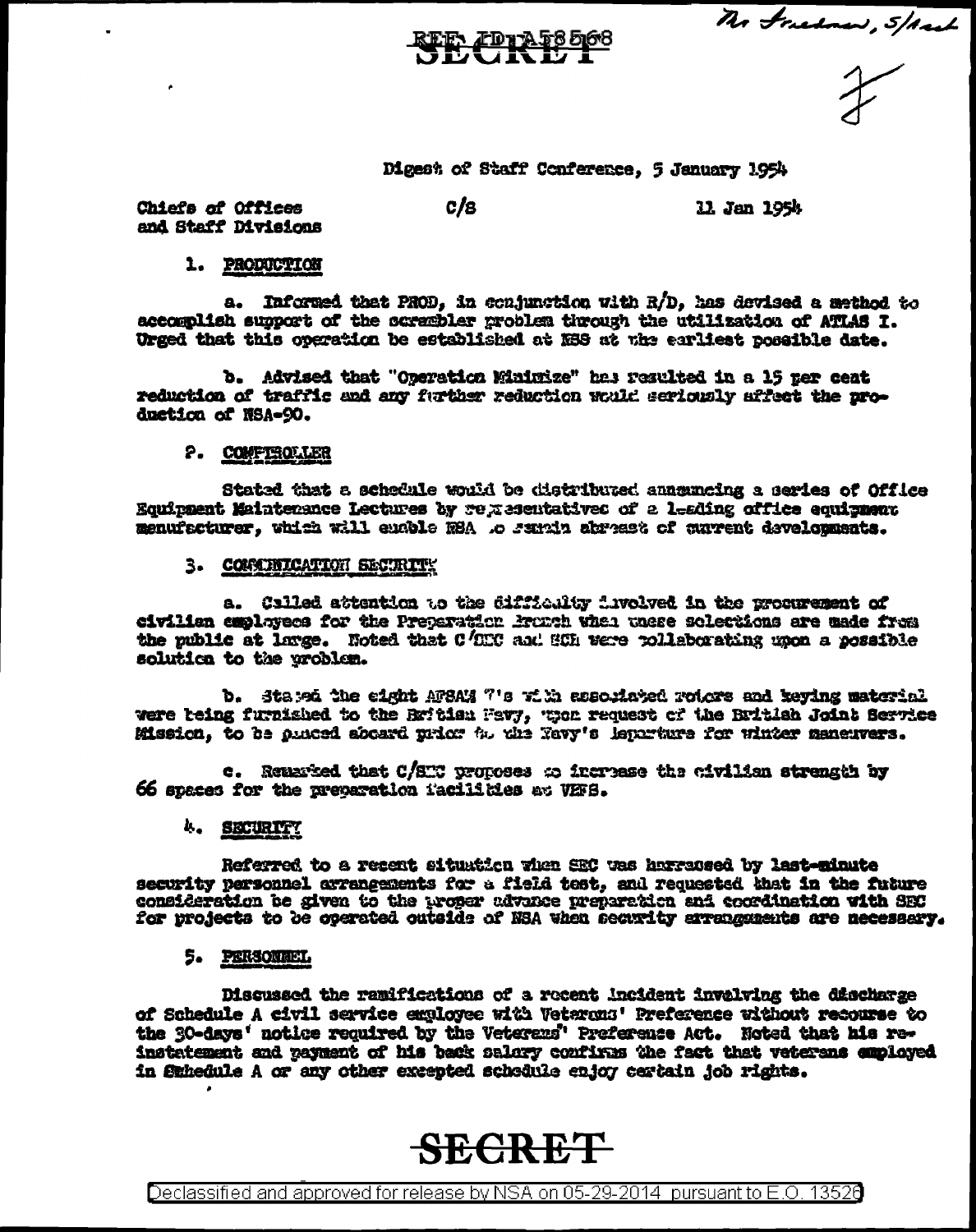### **GIF CIR-158168**

### 5. NBA-90

Advised that representatives of NSA-90 are visiting SAC next week, initiating the first of a projected scries of cross-visits between SAC and NBA to educate them in terms of what COMBT can and cannot do.

#### 7. DIRKTOR

"I have a couple of things I wish to talk about this morning. There is a considerable anount of unfinished business around this Agency of one type or another, things that have been publed saide for one reason of the other. There are two that I am interested in fundamentally. One of them is that it wasn't done because it wasn't a propitious time to push the matter. Secondly, at the monent we didn't know exactly what to do.

"I want all the Divisions and Offices to take a look at their suspense files without delay, and where they have items of that nature to put them on their programs and get on with them.

"Let's talk about the first generic category where they have been pushed aside based on a non-tropitious time. I would say off-hand that with the completion of a full year of operation under the title of the "National Security Agency" that we are of age. We have in the past year developed the basic philosophy under which we are operating and will operate. I think that if you will go back and recall to your minds a good portion of the things that I have said at one time or another in this meeting or in other meetings where we have sat ad hot to settle problems, I have attempted to outline what I hope and feel to be fundamental, sound, basic philosophy for a Jolnt Agency which has the mission of producing and delivering the communications intelligence for the national con numers.

"I would be the last one to complain of putting aside some of the things that have been put aside over the gast year, avaiting the final development of the philosophy of operations of NSA. There is one thing in respect to this philosophy that I want to reiterate this morning. This is a service organization, but unlike some of the service organizations the Agency was given certain responsibilities. Normally, we will operate as our consumers want us to operate, provided that in so organizes we are not required to controvert the requirements laid on us by our basic law, MECID No. 9, and the Secretary's doctrine. If we come to a conflict between a consumer (and ourselves) wanting us to do things or not to do them, or to do them in a way which I feel will not allow me to comply with the basic law and the basic responsibilities that are laid down on me, then I no longer can comply completely with the desires laid on me by the consumer. In that case, I want the consumer told in very tastful but positive language that since I am the one who is responsible, I am going to interpret the basic law. There are fundamentally three people who can overrule my basic interpretation of the law, the special committee, consisting of the Secretary of State and Defense, and the President of the United States. I don't want the people in the Agency to make the decision haphazardly that the disires, requirements, or methodology which the consumer wants are in controversy with what we consider to be our interpretation of the basic doctrine; nor do I want them done by anytody

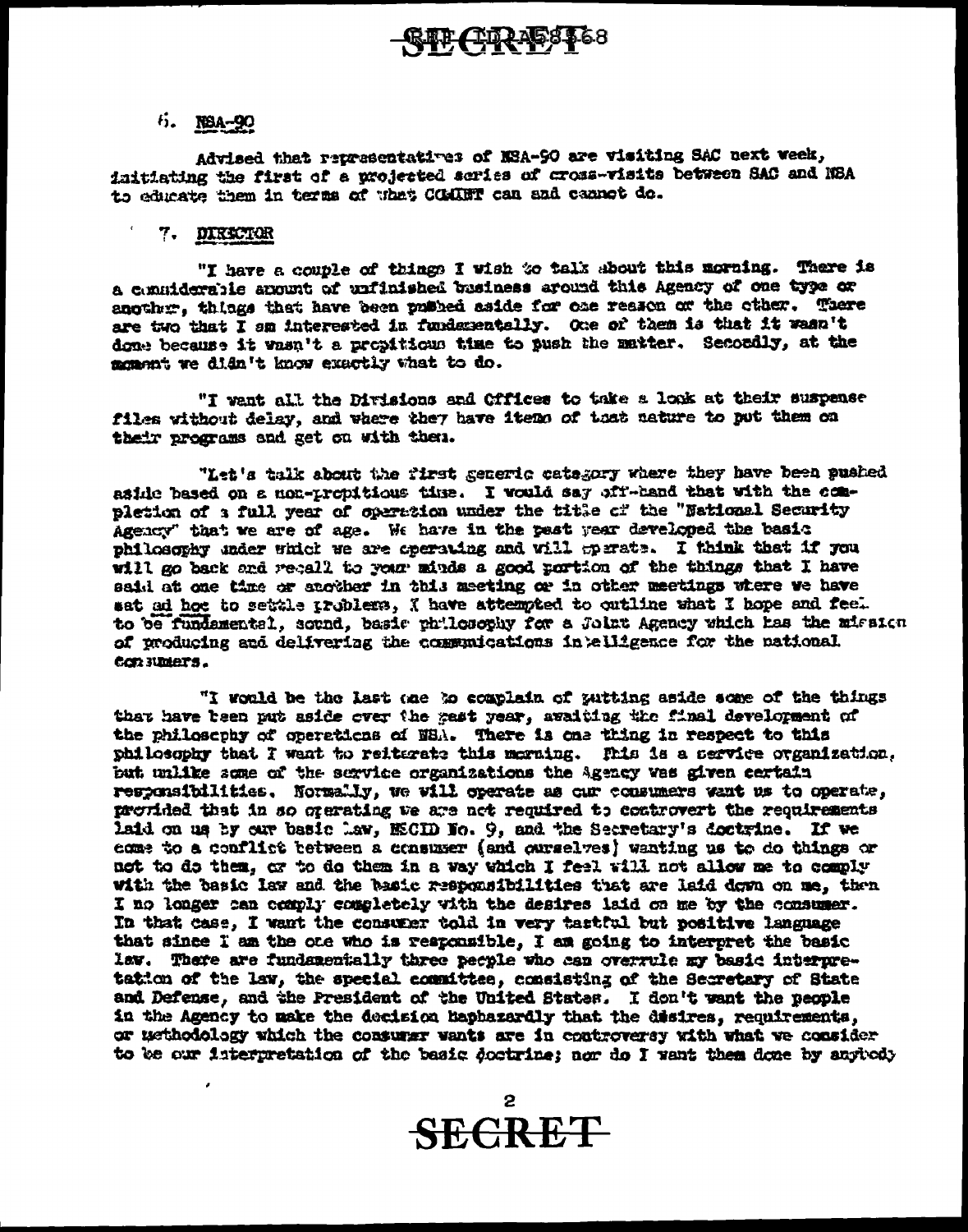## $402^{468568}$

 $\mathbf{C}$ 

except me. I reserve the right to sake those decisions myself. You say that it is the requirement placed on the Mational Security Agency? I can't argue with them a bit with initiating a request in that way. Neither can I argue with whem when that is the way they would like to have it satisfied. I agree thoroughly that that is the proper procedure. When we find curselves in conflict with something that I have laid down and a request from a consumer -- either way it will not be very often, but we have one now and then -- I want the matter referral to me at once and I don't want any procrastination.

"Let's bear in aind that in this category of pushing things off to one mide, there are probably a considerable number of matters that have been pushed aside simply because either this wasn't the time ho bring the issue up or because we have not yet delineated exactly what we thought about the matter. Look over your old suspense files and your old note accumulations where rou have jotted something down you would like to have done, but where you gave it top-of-the-desk treatment as there are no hold bassets except top of the desk. We have made a Lot of progress. We have, I say without any equivocation, that we have definitely come of age. If we are to condinue to stay of age, we must be grofessionals and we must do a little bit betwer than we do with the means now at our disposal. I son't buy the statement, "I will do my rest." I am not going to lat anytoly who is working for me to be the judge of whet his beat is. I will tell him what his rest is. What I want is simply the statement, "O.K., I will do it."

"I repeat what I have said before, that tersionally 1 surgest a self-<br>typraisal; stop and and prunself homestly, "How good am I doing! ' That presupposes hat you are a sufficiently estute individual, that you nave developed your con yurd. stick of where now cagnt to be going.

"We have started off the New Year. As far at I know this is the caly<br>Scint Agency of any size that is operating. Te have largely been guinea piga as to whether or not se can operate in the Defense Pepartment as a Joint Agency. My werdict is that you can. One of the requirements to make in a truly Joint Agency is that those of us who came to it from the three Services when we get here, cease to promote the Service Mine. then an Aumy afficer comes in this place, I espect him to bring the rich betagned of his experience. In the other Services, the same, but I don't expert that fellow to represent the Service of the uniform he wears. Our customers represent the Services. They provide for us a Service viewpoint. I expect the people here to be truly ron-Service. It is herd for many of we to wash out a good many years of unilateral thinking, but I insist that the caly successful way we will ever run this Agency is that each and everyone of us make that attempt. Not until then can this be a completely Joint Agency.

"Now I am going to suggest a step which I think we might try. My reaction every time I have gotten into a run-in on a problem with some of the Services has been to look around for some person with the same color suit of the Service and dend him over to the Pentagon or comparable place to solve that problem. We are in considerable variance with that fellow in one of the Services and I have in effect been doing a considerable dis-service to a good many of you who are not like myself who has about run his time out and who doesn't have quite the gaquirement to maintain good relationship with the personnel officers, etc. I expect to start now to reduce the requirements on officers here to go to their own Service and argue with them. In addition to doing these men a personal dis-service, I have

**SECRET** 

 $\mathbf{r}$